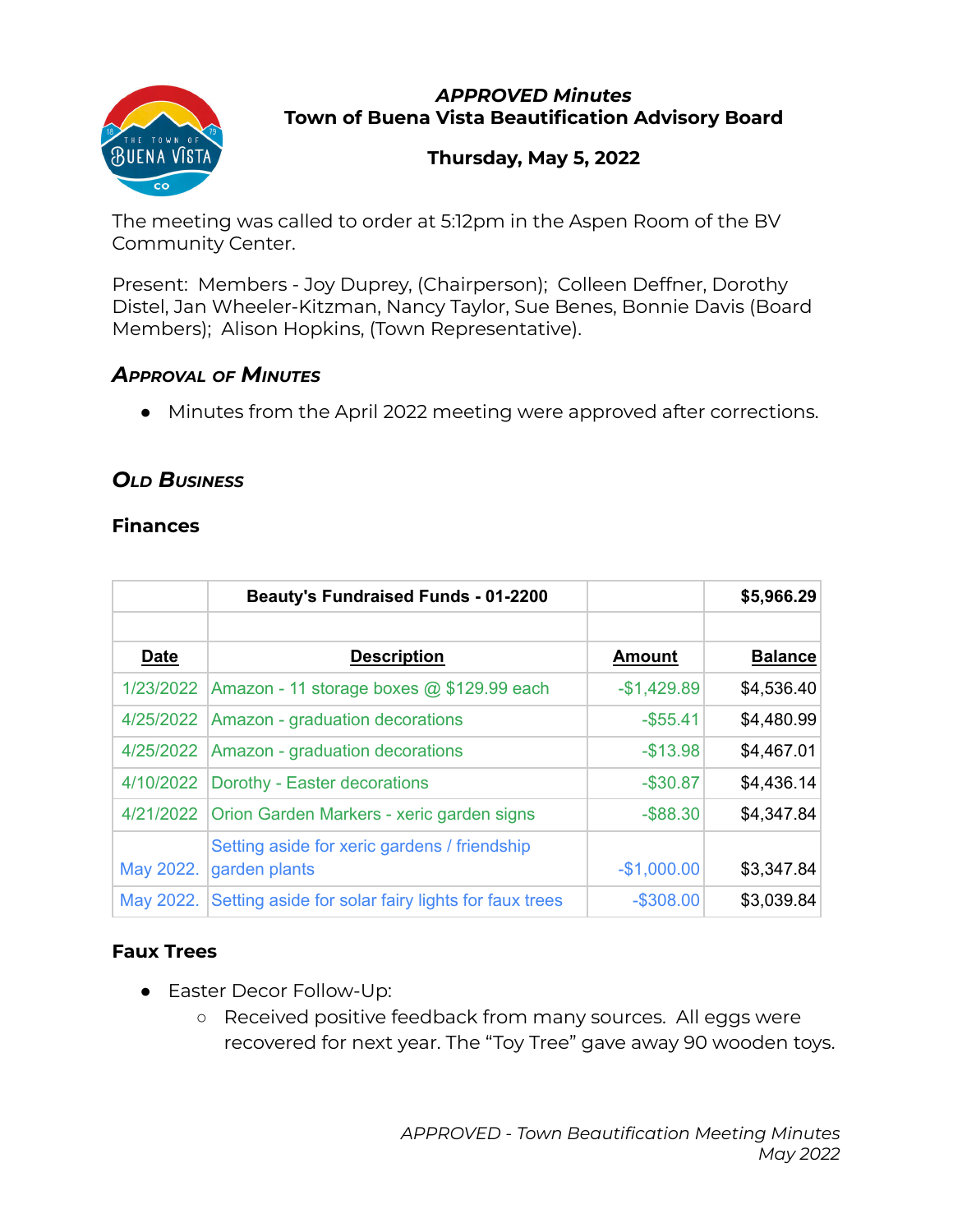- Grad Decor
	- Public Works will hang the graduation banners early next week, and plan to leave them up for about a month.
	- BVHS and CCHS and prepping laminating photos of seniors. Diane is figuring out how to have each school hang the pictures.
	- Board will assemble decorations on Sat. May 7
	- Board will hang decorations on Sat. May 21
- Mini Tree Storage
	- Board & volunteers will meet at Splash Park 3pm 5/31 to collect trees and place in storage boxes.
	- Joy may order more storage boxes after seeing how many trees fit in the ones we currently have

# **Planters/Gardens Update (Alison)**

- Alison plans to move 2 planters from Cottonwood to Hwy/Main corner
- Soil in gardens is being amended in preparation for new drought resistant plants & flowers. After planting they will be soaked and mulched. Alison now has access to fire hydrants for watering.

### **Banners for East Main Street**

- PSH quote is: \$632 total, \$79 each. This price is very competitive
- Will order 8 banners with multi seasons and BV activities

# **Dog Park Project (Nancy & Jan)**

● A written report was handed out for discussing various improvement ideas. Board then walked across street to view items first hand in Dog Park. Next step is to research pricing and coordinate with Public Works

# *NEW BUSINESS*

### **Benches**

● Bench coating is coming off at First Colorado and Louie's. Still waiting for a repair quote. Hope to have by June meeting.